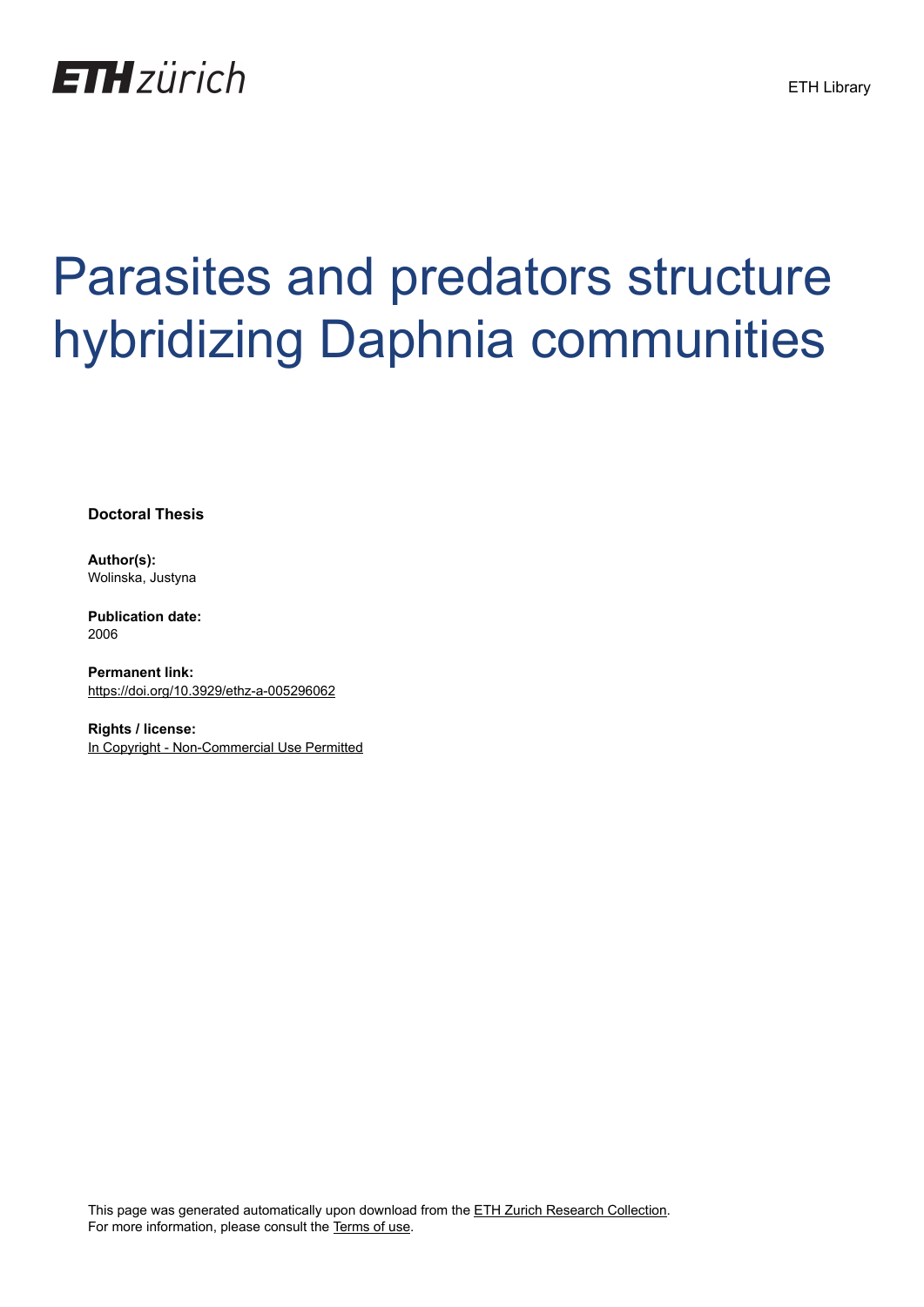Diss. ETH No. 16612

## PARASITES AND PREDATORS **STRUCTURE** HYBRIDIZING DAPHNIA COMMUNITIES

A dissertation submitted to the SWISS FEDERAL INSTITUTE OF TECHNOLOGY ZURICH ETH Zürich

for the degree of Doctor of Sciences ETH Zürich

presented by JUSTYNAWOLINSKA M.Sc. Biol., Jagiellonian University, Krakow, Poland born 06.04.1977

citizen of Poland

accepted on the recommendation of PD. Dr. Piet Spaak, examiner Prof. Dr. Dieter Ebert, co-examiner Prof. Dr. Jukka Jokela, co-examiner Prof. Dr. Lawrence Weider, co-examiner

2006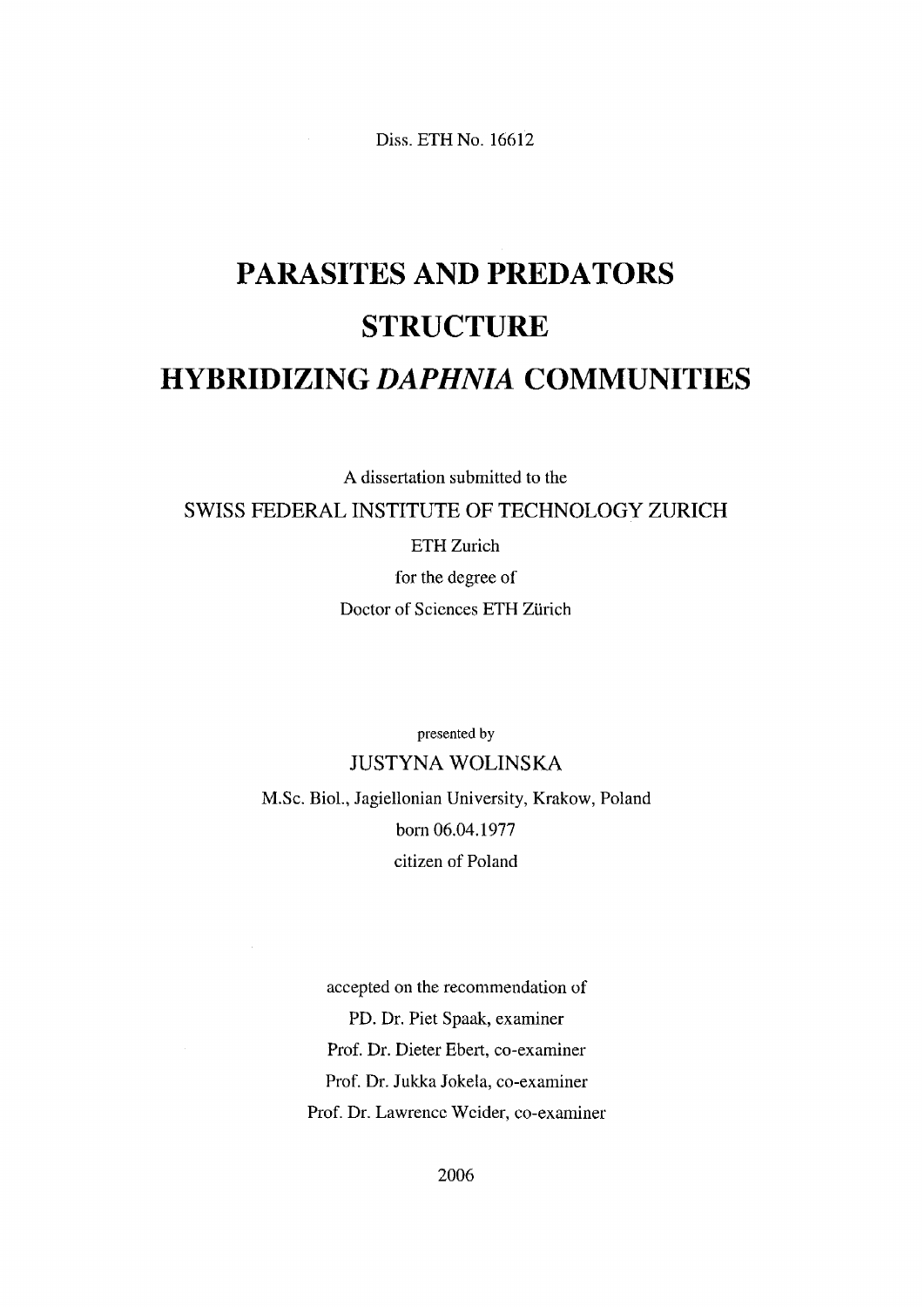## Summary

Natural hybridization, which results in crossed individuals between genetically distinct populations of the same or different species, has received special attention in the discussion of processes maintaining biodiversity. In contrast to relatively slow evolutionary processes like genetic drift and natural selection, hybridization can alter genetic diversity within a single generation. There are different theories explaining why hybrids co-occur with their parental species. Either there is a dynamic equilibrium between hybrid production and selection against hybrids due to their sexual inferiority, or the relative hybrid fitness varies in space/time due to changing conditions. Among cyclically parthenogenetic species complexes (e.g. cladocerans of the genus Daphnia) the first scenario is rather unlikely because parthenogenetic reproduction reduces the risk of hybrid breakdown. This is because, when once produced, hybrid lineages can be maintained by asexual reproduction for an indefinite time period. Moreover, lakes, the natural habitats of hybridizing Daphnia populations, are characterised by highly fluctuating environmental conditions. The research described in my thesis focused on the question of which specific conditions promote the frequently observed dynamic coexistence within the Daphnia galeata/hyalina/cucullata species complex.

In the first part of my thesis (Chapters 2-3), we condueted two experiments to investigate if hybrids have different life-histories compared to parental species (the "hybrid pattern"). In previous studies, daphnids established from single natural populationswere tested, whereas we investigated if the same "hybrid pattern" evolved between populations originating from two different lakes (Chapter 2). We additionally tested if various traits of hybrids, when measured under exposure to different predator cues, are consistently intermediate (Chapter 3), as was commonly observed in experimental studies without the presence of any cues. We found that <sup>a</sup> distinct "hybrid pattern" did not exist (Chapter 2). Differences between the traits of hybrids might have evolved due to differences in selection pressure in natural habitats. Moreover, in contrast to other studies, Daphnia hybrids were not intermediate to parental species; they had distinct reaction norms (Chapter 3).

In the second part of my thesis (Chapters 4-7), we explored the role of parasitism in hybridizing Daphnia populations. Although Daphnia parasites are known to drastically reduce the fitness of the infected host, parasitism has been completely ignored in the discussion of processes maintaining dynamic coexistence in hybridizing Daphnia populations. In many other hybridizing systems, it has been clearly established that taxa can differ in their infection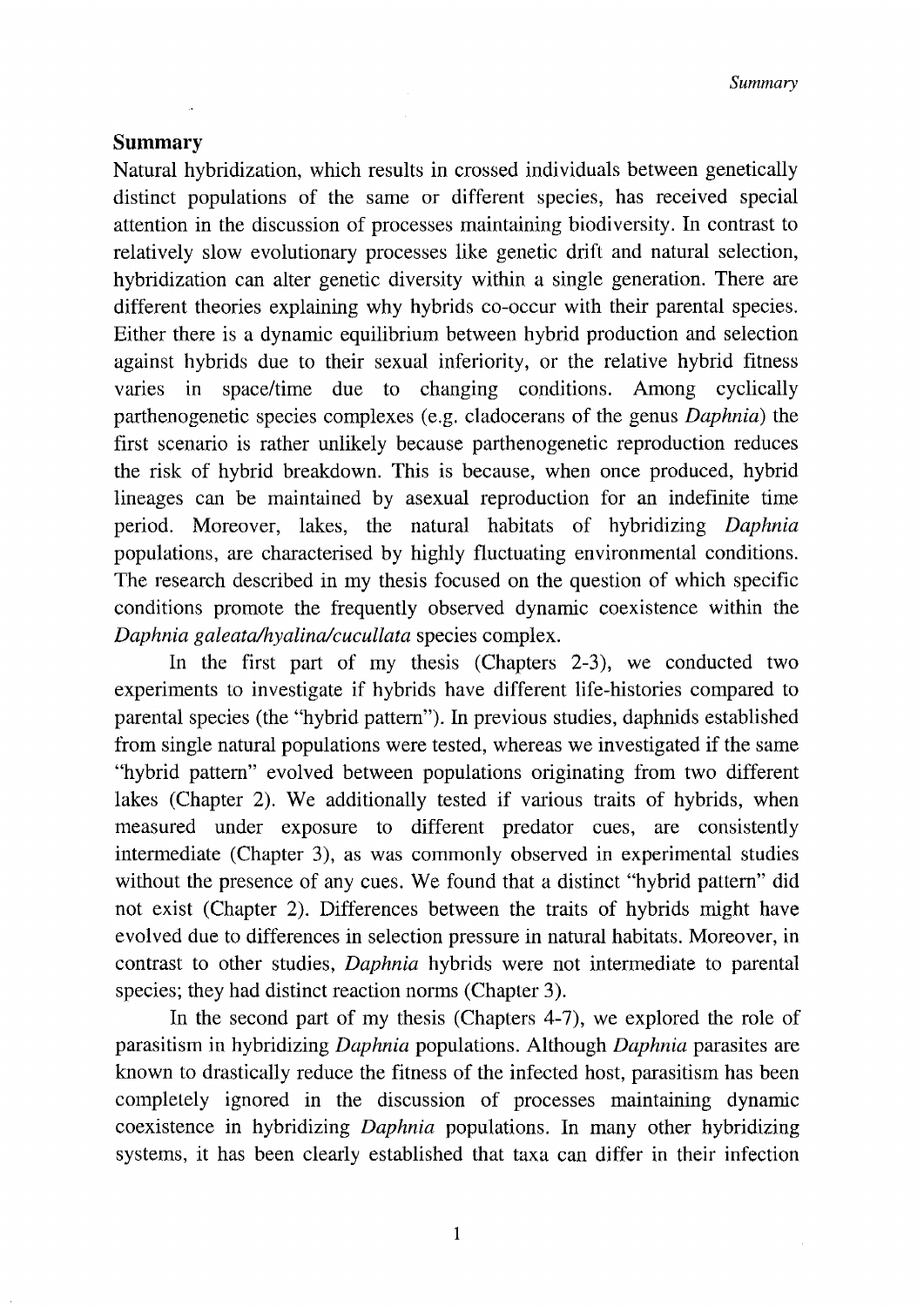load. Hybrids were either the most, intermediate, or least infected taxon. In my thesis, we compared the infection levels among taxa from <sup>a</sup> Daphnia species complex, both under experimental conditions as well as from extensive (across time and space) field surveys.

Our results suggest that parasites are important driving forces in <sup>a</sup> Daphnia species complex. First, parasites were commonly found across hybridizing *Daphnia* populations (Chapter 7) and they drastically reduced the fecundity of the infected daphnids (Chapters 4-7). Second, Daphnia taxa differed in their infection level (Chapter 4), but the 'over-' or 'under-infection' observed in the field for some taxa was not stable over time. The taxon which had been relatively rare and under-infected increased in frequency and became over-infected afterwards (Chapter 5). The infection patterns that we observed in a variety of simultaneously sampled Daphnia populations (Chapter 7) provide additional indirect evidence for the coevolutionary host-parasite cycles operating in this species complex. It seems that parasites can alter the dynamic competition among potential hosts and, therefore, promote taxa coexistence. Moreover, our research sheds light on the inconsistent infection patterns observed in many previously studied hybridizing Systems. These infection patterns were often reported based on <sup>a</sup> relatively short Observation period, whereas we suspect that infection patterns are not fixed.

In our survey of 43 lakes (Chapter 7), we additionally observed that parasites were more likely to infect *Daphnia* populations in eutrophic and lowaltitude habitats. It seems that the presence of parasites on host species is determined not only by host-specificity of the parasite but also by host-habitat relations. In Chapter 8, I conclude the thesis with a discussion whether dynamic host-parasite interactions can be altered additionally by <sup>a</sup> fluctuating environment.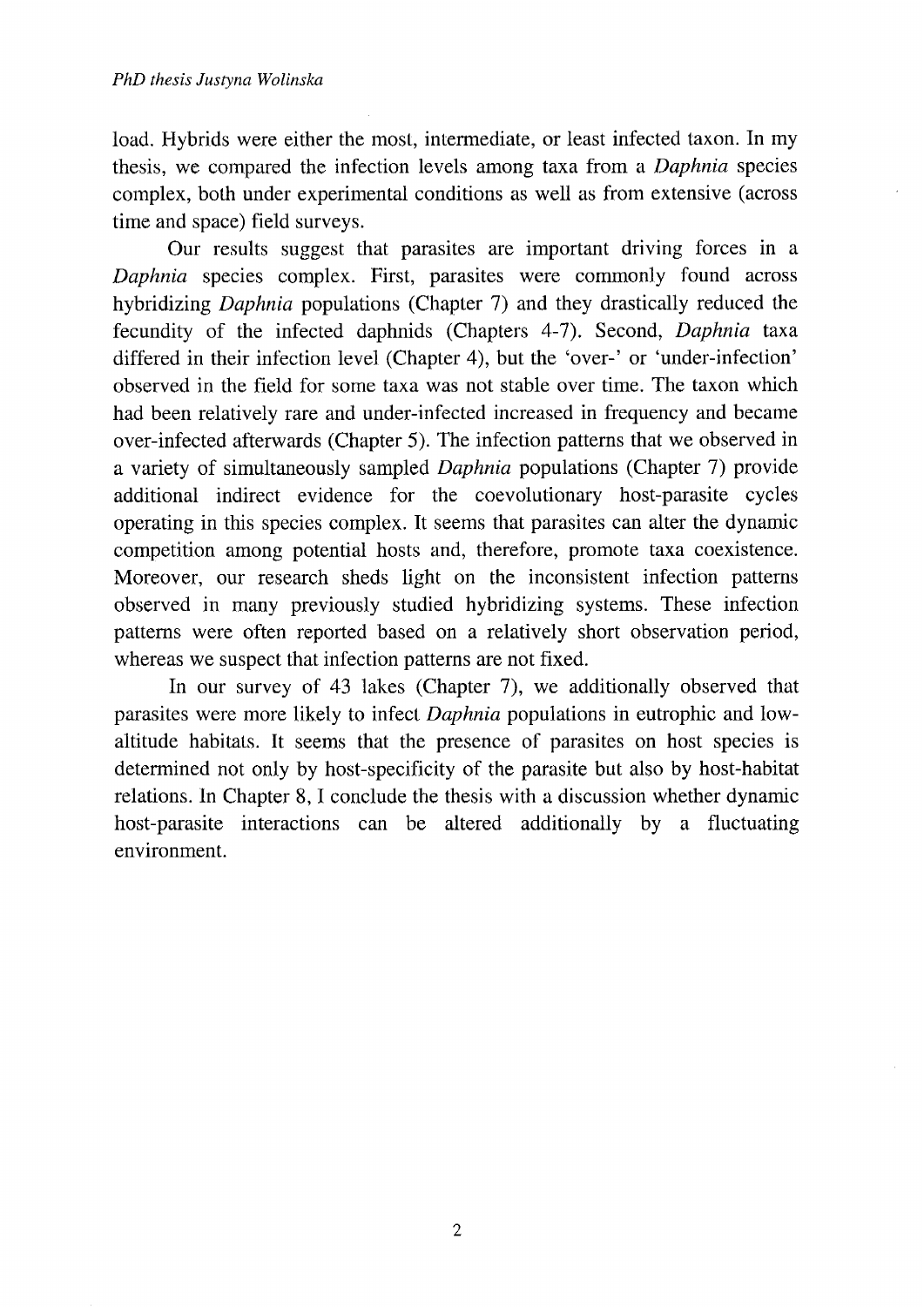## Zusammenfassung

Durch die natürliche Hybridisierung entstehen Individuen, die Kreuzungen genetisch verschiedener Populationen der gleichen Art oder zwei verschiedener Arten sind. Sie hat bei der Diskussion über Prozesse, die die Biodiversität aufrechterhalten, eine grosse Beachtung erlangt. Im Gegensatz zu relativ langsamen evolutiven Prozessen, wie zum Beispiel genetischer Drift and natürliche Selektion, kann die Hybridisierung die genetische Diversitat innerhalb einer einzigen Generation verändern. Es gibt verschiedene Theorien, die die Koexistenz von Hybriden und deren Elternarten erklären: Entweder gibt es ein dynamisches Gleichgewicht zwischen der Produktion von und der Selektion gegen Hybriden wegen ihrer sexuellen Unterlegenheit; oder die Fitness der Hybriden variiert in Raum und Zeit aufgrund wechselnder Bedingungen. Bei den sich zyklisch parthenogenetisch fortpflanzenden Artenkomplexen (z. B. den Cladoceren der Gattung Daphnia) ist das erste Szenario eher unwahrscheinlich, weil die parthenogenetische Reproduktion das Risiko des Aussterbens der Hybriden reduziert. Der Grund dafür ist, dass die Hybriden durch asexuelle Reproduktion über längere Zeit persistieren können.<br>Zusätzlich sind Seen, die natürlichen Habitate von hybridisierenden die natürlichen Habitate von hybridisierenden Daphnienpopulationen, durch stark fluktuierende Umweltbedingungen charakterisiert. Die Forschung, die ich in meiner Doktorarbeit beschreibe, konzentriert sich auf die folgende Frage: Welche spezifischen Bedingungen fördern die dynamische und regelmässig beobachtete Koexistenz von Taxa innerhalb des Daphnia galeata/hyalina/cucullata Artenkomplex?

Im ersten Teil meiner Doktorarbeit (Kapitel 2-3) haben wir zwei Experimente durchgeführt, um herauszufinden, ob Hybriden verschiedene "Life histories" im Vergleich zu ihren Elternarten haben (das "Hybridmuster"). In früheren Studien wurden Daphnien untersucht, die nur von einer einzelnen natürlichen Population abstammten. Wir aber wollten wissen, ob sich das gleiche Hybridmusterentwickelt, falls wir Populationen von zwei verschiedenen Seen untersuchen (Kapitel 2). Zusätzlich haben wir geprüft, ob verschiedene Merkmale von Hybriden immer intermediär im Vergleich zu den Elternarten sind, wenn wir sie verschiedenen Prädatorsignalen aussetzen (Kapitel 3), wie es normalerweise in experimentellen Studien ohne Prädatorsignale beobachtet werden konnte. Wir fanden heraus, dass es kein ausgeprägtes werden konnte. Wir fanden heraus, dass es kein ausgeprägtes "Hybridmuster" gibt (Kapitel 2). Die Unterschiede zwischen den Merkmalen von Hybriden sind eher die Folge des unterschiedlichen Selektionsdrucks von natürlichen Habitaten. Im Gegensatz zu anderen Studien verhielten sich die